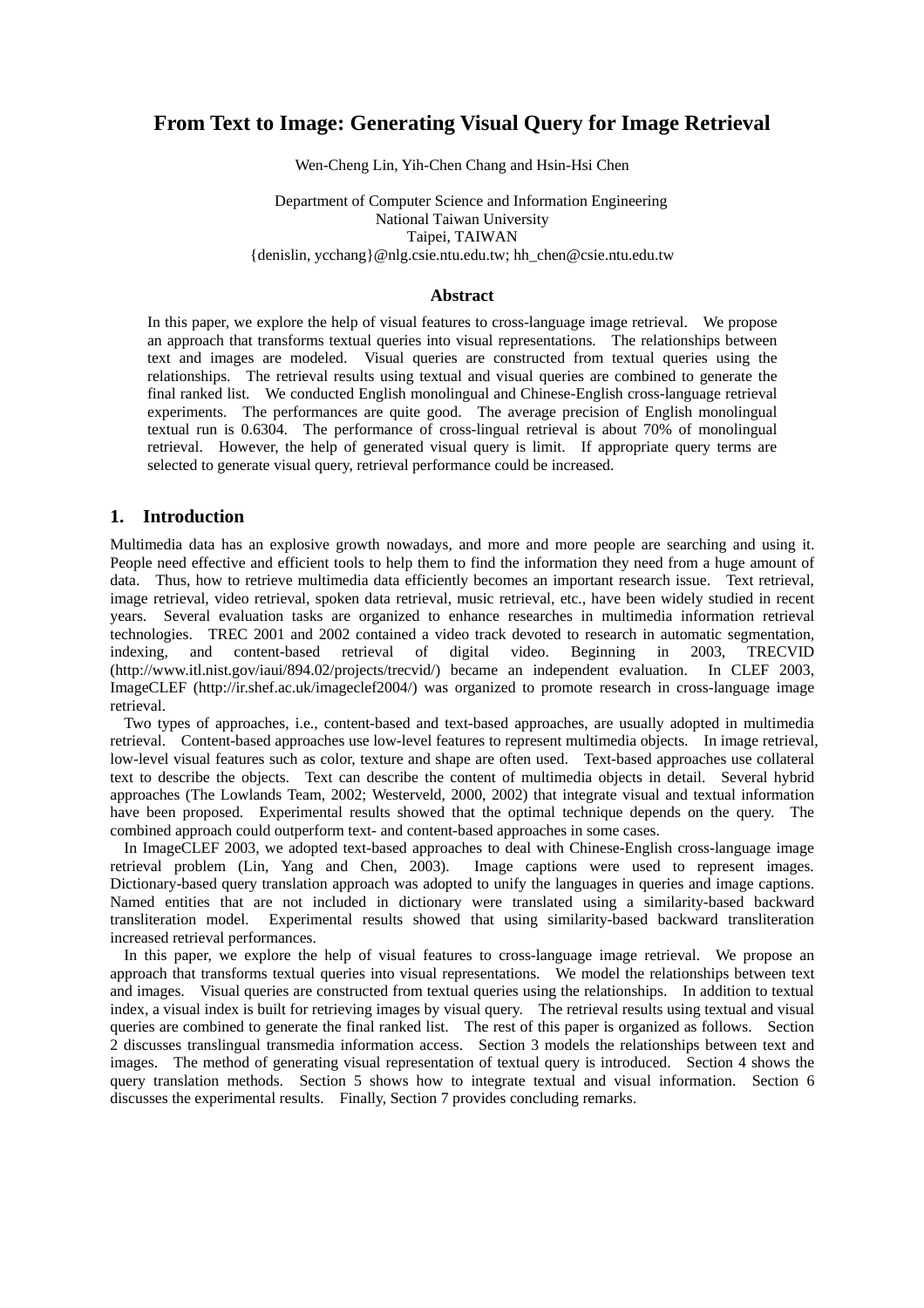

Figure 1. Media Transformation and Language Translation

## **2. Translingual Transmedia Information Retrieval**

Multimedia data consist of different types of media. Some media are language dependent, e.g. text and speech, while the others are language independent, e.g. image and music. How to represent multimedia data is an important issue in multimedia retrieval. If queries and documents are in different types of media, media transformation is needed to unify the representations of queries and documents. If queries and documents are represented by text, but are in different languages, language translation is also needed. Media transformation combining with language translation problem is shown in Figure 1. Horizontal direction indicates language translation, and vertical direction means media transformation. There are several alternatives to unify the media forms and languages of queries and documents. We can transform queries into the same representation as documents, transform documents into the same representation as queries, or transform both of them into an intermediate representation. Take spoken cross-language access to image collection via captions (Lin, Lin and Chen, 2004) as an example. The data that users request are images while query is in terms of speech. Images are language independent, thus are in the E part in Figure 1. Spoken queries are in the A part. Images are represented by captions in a language different from that of query. In this way, the medium of target document is transformed into text, i.e., from E to D. We can transform spoken query in source language into text using a speech recognition system, then translate the textual query into target language and retrieve documents in target language. The transformation path is from A to B, then from B to D.

When using textual query to retrieve images, using text descriptions to represent images is a usually adopted approach to unify the representations of query and images. Image captions that describe the content of images are good material to represent images. In this way, traditional information retrieval systems can be used to retrieve captions. Although using text descriptions to represent images is effective, manually assigned captions are not always available. Automatic annotation has been studied to generate text descriptions of images automatically (Duygulu, *et al.*, 2002; Jeon, Lavrenko and Manmatha, 2003; Lavrenko, Manmatha and Jeon, 2003; Mori, Takahashi and Oka, 1999).

An alternative approach to unify representations is transforming textual queries into visual representations, i.e., from B to E in Figure 1. Content-based approaches can be used to retrieve images using the visual representations of queries. In cross-language information retrieval, translation ambiguity and target polysemy problems have to be tackled in translation process. If a word is not translated correctly, we can't capture the correct meaning of the word in the context. If the translation is polysemous, the undesired documents that contain the translation with other senses could be reported even if the translation is the correct one. Using visual queries could avoid these problems. Visual query draws images that user is looking for, and is used to retrieve images directly. In next section, we will introduce how to generate visual query from textual query.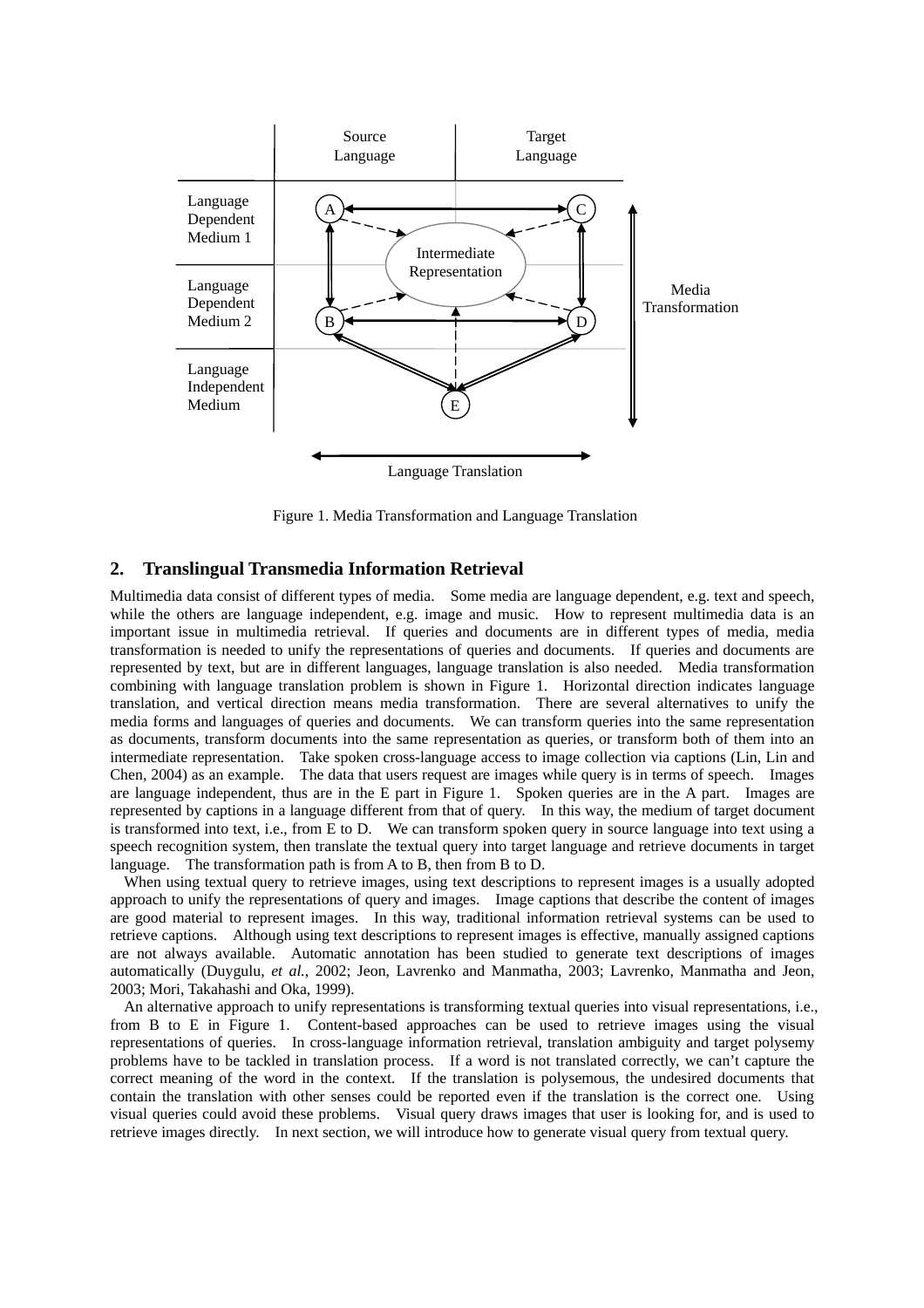#### **3. Visual Representation of Text**

Given a set of images with text descriptions, we can learn the relationships between images and text. For an image, each word in its description may relative to a portion of this image. If we divide an image into several small parts, e.g. blocks or regions, we could link the words in its description to the parts. This is analogous to word alignment in sentence aligned parallel corpus. If we treat the visual representation of image as a language, the textual description and image parts of an image is an aligned sentence. The correlations between the vocabularies of two languages can be learned from the aligned sentences. In automatic annotation task, several approaches are proposed to model the correlations of text and visual representation, and generate text descriptions from images. Mori, Takahashi and Oka (1999) divided images into grids, and then the grids of all images are clustered. Co-occurrence information is used to estimate the probability of each word for each cluster. Duygulu, *et al.* (2002) used blobs to represent images. First, images are segmented into regions using a segmentation algorithm like Normalized Cuts (Shi and Malik, 2000). All regions are clustered and each cluster is assigned a unique label (blob token). EM algorithm is used to construct a probability table that links blob tokens with word tokens. Jeon, Lavrenko, and Manmatha (2003) proposed a cross-media relevance model (CMRM) to learn the joint distribution of blobs and words. They further proposed continuous-space relevance model (CRM) that learning the joint probability of words and regions, rather than blobs (Lavrenko, Manmatha, and Jeon, 2003).

As in Duygulu, *et al.* (2002), we use blobs as the visual representations of images. Blobworld (Carson, *et al.*, 2002) is used to segment an image into regions. The regions of all images are clustered into 2,000 clusters by K-means clustering algorithm. The correlations between annotated words and blobs are learned from a set of images with text descriptions. Mutual Information (MI) is adopted to measure the strength of correlation between an image blob and a word. Let *x* be a word and *y* be an image blob. The Mutual Information of x and y is defined as follow.

$$
MI(x, y) = p(x, y) \times \log \frac{p(x, y)}{p(x)p(y)}
$$
(1)

where  $p(x)$  is the occurrence probability of word x in text descriptions,

 $p(y)$  is the occurrence probability of blob y in image blobs, and

 $p(x, y)$  is the probability that x and y occur in the same image.

Given a word  $w_i$ , we can generate relative blobs according the learned MI. We can set a threshold to select blobs. The blobs whose MI values with *wi* exceed the threshold are associated to *wi*. The generated blobs can be seen as the visual representation of *wi*.

#### **4. Query Translation**

 $\overline{a}$ 

In the experiments, Chinese query set is used as source query. The Chinese queries are translated into English to retrieve English captions of images. We adopt the translation approach we used in ImageCLEF 2003 to translate Chinese queries (Lin, Yang and Chen, 2003). First, the Chinese queries are segmented by a word recognition system, and tagged by a POS tagger. Name entities are then identified (Chen, *et al.*, 1998). For each Chinese query term, we find its translations by looking up a Chinese-English bilingual dictionary. The bilingual dictionary is integrated from four resources, including the LDC Chinese-English dictionary, Denisowski's CEDICT<sup>1</sup>, BDC Chinese-English dictionary v2.2<sup>2</sup> and a dictionary used in query translation in MTIR project (Bian and Chen, 2000). The dictionary gathers 200,037 words, where a word may have more than one translation. If a query term has more than one translation, we use the first-two-highest-frequency method to select translations. The first two translations with the highest frequency of occurrence in the English image captions are considered as the target language query terms.

For the named entities that are not included in the dictionary, we use similarity-based backward transliteration scheme to translate them. First, we adopt the transformation rules (Chen, H.H., Yang, C. and Lin, 2003) to identify the name part and keyword part of a name. The keyword parts are general nouns, e.g., "湖" (lake), "河" (river) and "橋" (bridge), and translated by dictionary looking up as described above. The name parts are transliterations of foreign names, and are transliterated into English in the following way.

(1) The personal names and the location names in the English image captions are extracted. We collect a list of English names that contains 50,979 personal names and 19,340 location names. If a term in the

<span id="page-2-0"></span><sup>1</sup> The dictionary is available at http://www.mandarintools.com/cedict.html

<span id="page-2-1"></span><sup>2</sup> The BDC dictionary is developed by the Behavior Design Corporation (http://www.bdc.com.tw)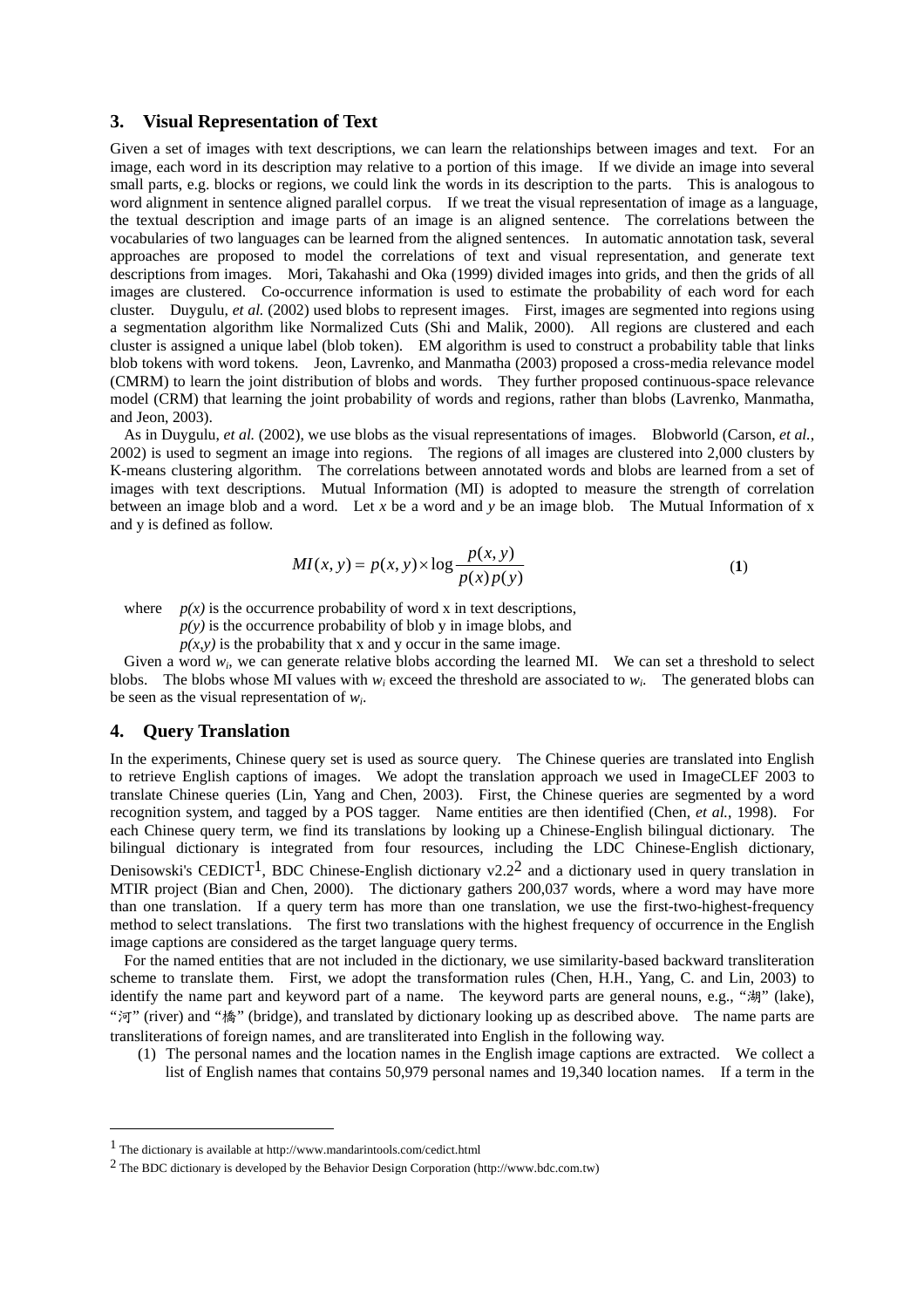captions can be found in the name list, it is extracted. Total 3,599 names are extracted from the image captions.

- (2) For each Chinese name, 300 candidates are selected from the 3,599 English names by using an IR-based candidate filter. The document set is the International Phonetic Alphabet (IPA) representations of the 3,599 English names. Each name is treated as one document. The query is the IPA representation of the Chinese name. The phonemes of the Chinese name are expanded with their most co-transliterated English phonemes. The co-transliterated Chinese-English phoneme pairs are trained from a Chinese-English personal name corpus, which has 51,114 pairs of Chinese transliterated names and the corresponding English original names. Mutual Information is adopted to measure the strength of co-transliteration of two phonemes. A Chinese phoneme  $x$  is expanded with the English phonemes that have positive MI values with *x*. The augmented phonemes are weighted by *MI(x, y)/the number of augmented terms*. After retrieving, top 300 English names are reported as candidates.
- (3) The similarities of the Chinese name and the 300 candidates are computed at phoneme level. First, the Chinese name and candidate names are transformed into IPA. For each candidate word, the score of optimal alignment, i.e., the alignment with the highest score, between its IPA string and the IPA string of the Chinese name is computed as their similarity score. Given two strings  $S_1$  and  $S_2$ , let  $\Sigma$  be the alphabet of  $S_1$  and  $S_2$ ,  $\Sigma^2 = \{ \Sigma, \ L' \}$ , where  $\bot$  stands for space. Space could be inserted into  $S_1$  and  $S_2$ such that they are of equal length and denoted as  $S_1$ ' and  $S_2$ '.  $S_1$ ' and  $S_2$ ' are aligned when every character in either string has a one-to-one mapping to a character or space in the other string. The similarity score of an alignment is measured by the following formula.

$$
Score = \sum_{i=1}^{l} s(S_1'(i), S_2'(i))
$$
\n(2)

where *s(a, b)* is the similarity score between the character *a* and *b* in  $\Sigma$ <sup>*r*</sup>,

 $S'(i)$  is the *i*<sup>th</sup> character in the string *S'*, and

*l* is the length of  $S_1$ ' and  $S_2$ '.

The similarity score  $s(a, b)$  is automatically learned from a bilingual name corpus (Lin and Chen, 2002). After the similarities are computed, the top 6 candidates with the highest similarities are considered as the translations of the Chinese name.

#### **5. Combining Textual and Visual Information**

As described in Section 1, there are two types of approaches, i.e., content-based and text-based approaches, to retrieve images. Content-based approaches use low-level features to represent images, while text-based approaches use collateral texts to describe images. Given an image collection, we can build two kinds of index for image retrieval. One is textual index of captions; the other one is visual index of images. In our experiments, we use blobs as the visual representation of images. Images are segmented into regions at first, then the regions of all images are clustered. Each cluster is assigned a unique label. Each image is represented by the blobs that its regions belong to. We can treat blobs as a language in which each blob token is a word. In this way, we can use text retrieval system to index and retrieve images using blobs language. In the experiments, both textual index and visual index are built by Okapi IR system. The weighting function is BM25 (Robertson, Walker, and Beaulieu, 1998).

Given a textual query, we can retrieve images using textual index. In addition to textual information, we can generate visual representation of textual query to retrieve images using visual index. The retrieval results of text-based and content-based approaches are merged to generate final result. For each image, the similarity scores of textual and visual retrieval are normalized and combined using linear combination. In ImageCLEF topic set, each topic also contains an example image. The example image can be used as visual query to retrieve images. The example image is represented as blobs, then is submitted to IR system to retrieve images using visual index. The retrieval result can be combined with the results of textual query and generated visual query using liner combination.

### **6. Experiment Results**

In the experiments, both textual index and visual index were built by Okapi IR system. For textual index, the caption text, <HEADLINE> and <CATEGORIES> sections of English captions were used for indexing. For visual index, the blob tokens of each image were indexed. The weighting function is BM25. Chinese queries were used as source queries. Query translation was adopted to unify the languages used in queries and captions. Generated visual queries were generated from Chinese queries. In order to learn the correlations between Chinese words and blob tokens, image captions were translated into Chinese by SYSTRAN system.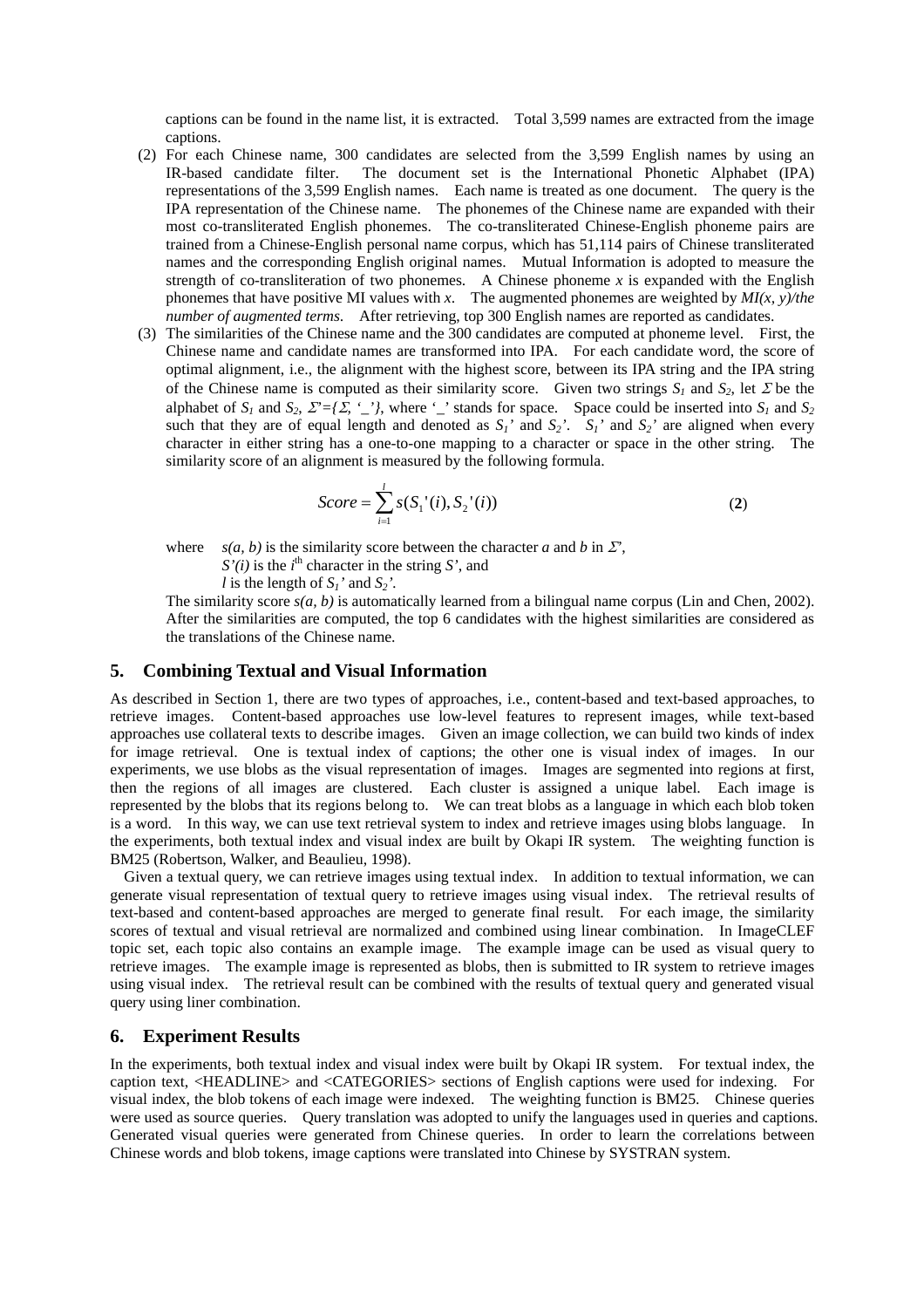We submitted four Chinese-English cross-lingual runs and one English monolingual run in CLEF 2004 image track. In English monolingual run, only textual queries were used. In the four cross-lingual runs, using example image or not using example image, and using generated visual query or not using generated visual query will be compared. The details of the cross-lingual runs are described as follows.

# 1. NTU-adhoc-CE-T-W

This run used textual queries only to retrieve images. Translation method described in Section 4 was used to translate Chinese queries into English to retrieve images using textual index.

#### 2. NTU-adhoc-CE-T-WI

This run used both textual query and generated visual query. We used nouns, verbs, and adjectives in textual query to generate blobs as generated visual query. Named entities were not used to generate blobs. The top 30 blobs with MI value exceed a threshold, i.e., 0.01, were selected. Textual query used textual index, and generated visual query used visual index to retrieve images. For each image, the similarity scores of textual and visual retrieval were normalized and linear combined using weights 0.9 and 0.1 for textual and visual runs respectively. The top 1000 images with highest combined scores were taken as final results.

#### 3. NTU-adhoc-CE-T-WE

This run used textual query and example image. Example image was represented as blobs. Textual query used textual index and example image used visual index to retrieve images. For each image, the similarity scores of textual and visual retrieval were normalized and linear combined using weights 0.7 and 0.3 for textual and example image runs respectively.

#### 4. NTU-adhoc-CE-T-WEI

This run used textual query, generated visual query, and example image. Each topic had three retrieval runs. For each image, the similarity scores of three runs were normalized and linear combined using weights 0.7, 0.2, and 0.1 for textual query, example image, and generated visual query runs, respectively.

The performances of official runs are shown in Table 1. We found that we made a mistake when building textual index. Long captions were truncated, thus some words were not indexed. After fixing the error, we redid the experiments. The performances of unofficial runs are shown in Table 2. From Table 2, the performance of monolingual retrieval is good. The average precision of monolingual run is 0.6304. The cross-lingual runs also have good performances which are the top 4 Chinese-English runs. When using textual query only, the average precision of run NTU-CE-T-W-new is 0.4395, which is 69.72% of monolingual retrieval. Comparing to the results using ImageCLEF 2003 test set, the performance of this year is better. In ImageCLEF 2003 test set, the performance of Chinese-English cross-lingual textual run is 55.56% of English monolingual run when using intersection strict relevance set. One of the reasons is that several named entities are not translated into Chinese in Chinese query set of ImageCLEF 2004. These English names don't need to be translated when translating queries, thus there is no translation error. There are six topics, i.e., Topic 1, 3, 4, 11, 12, and 14, containing original English named entities. Total three of these topics, i.e., Topic 1, 12 and 14, have an average precision higher than 40%. The average precisions of each query are shown in Figure 2.

| Run                | Merging Weight       |               |                        |                          |
|--------------------|----------------------|---------------|------------------------|--------------------------|
|                    | <b>Textual Query</b> | Example Image | Generated Visual Query | <b>Average Precision</b> |
| NTU-adhoc-CE-T-W   | 1.0                  |               |                        | 0.3977                   |
| NTU-adhoc-CE-T-WI  | 0.9                  |               | 0.1                    | 0.3969                   |
| NTU-adhoc-CE-T-WE  | 0.7                  | 0.3           |                        | 0.4171                   |
| NTU-adhoc-CE-T-WEI | 0.7                  | 0.2           | 0.1                    | 0.4124                   |
| NTU-adhoc-EE-T-W   |                      |               |                        | 0.5463                   |

Table 1. Results of official runs

| Table 2. Performances of unofficial runs |  |
|------------------------------------------|--|
|------------------------------------------|--|

| Run              | Merging Weight       |               |                               | <b>Average Precision</b> |
|------------------|----------------------|---------------|-------------------------------|--------------------------|
|                  | <b>Textual Query</b> | Example Image | <b>Generated Visual Query</b> |                          |
| NTU-CE-T-W-new   | 1.0                  |               |                               | 0.4395                   |
| NTU-CE-T-WI-new  | 0.9                  |               | 0.1                           | 0.4409                   |
| NTU-CE-T-WE-new  | 0.7                  | 0.3           |                               | 0.4589                   |
| NTU-CE-T-WEI-new | 0.7                  | 0.2           | 0.1                           | 0.4545                   |
| NTU-EE-T-W-new   |                      |               |                               | 0.6304                   |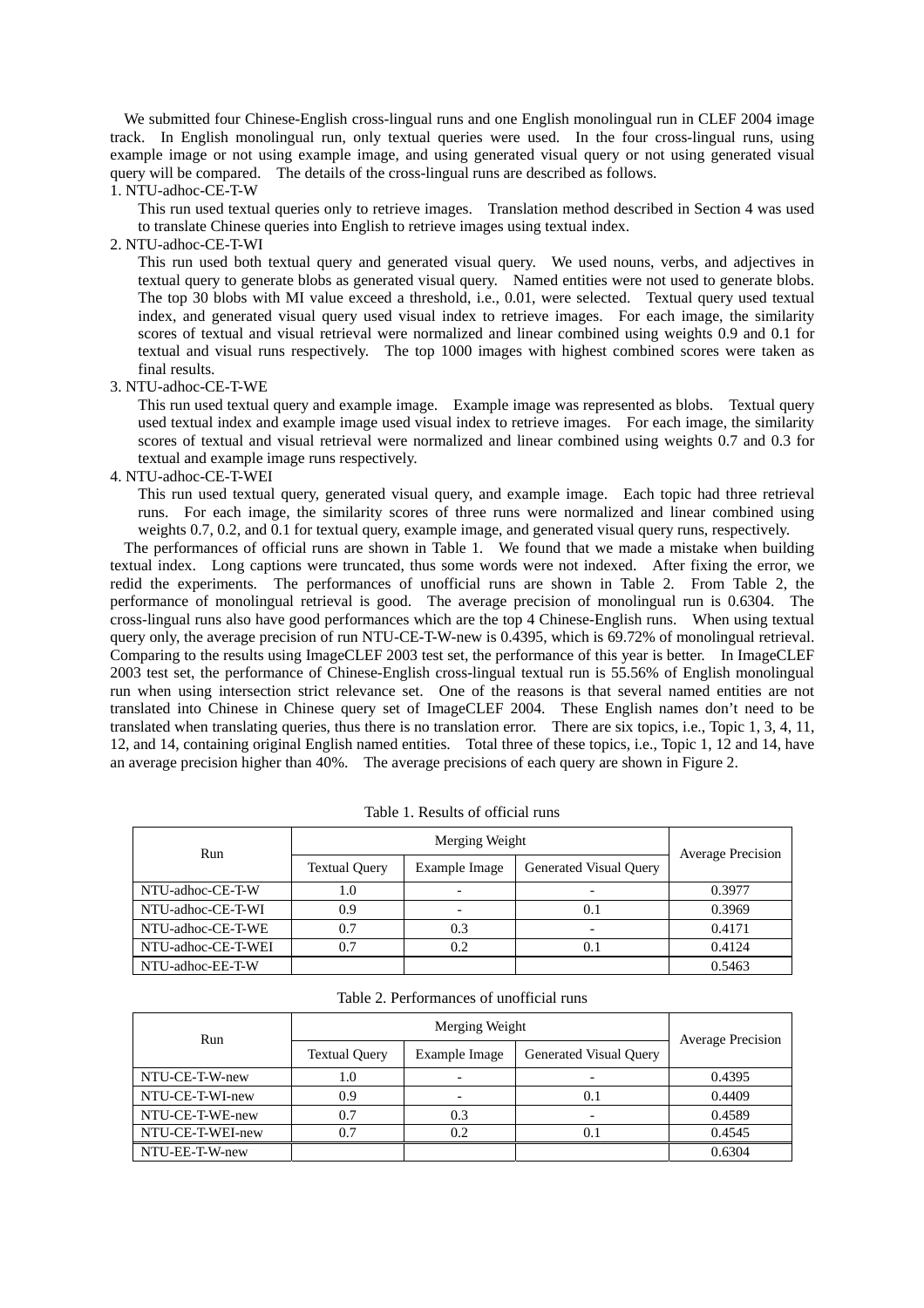

Figure 2. Average precisions of each topic in unofficial cross-lingual runs

Combining textual query and example image, average precision is increased to 0.4589. When using example image only to retrieve images, the average precision is 0.0523 which is contributed mostly by example image itself. In the result list of example image run, the top one entry is the example image itself and is relevant to the topic except Topic 17 (the example image of Topic 17 is not in the pisec-total relevant set of Topic 17). This makes example image having high score after combining the results of textual query and example image runs. In runs NTU-CE-T-WI-new and NTU-CE-T-WEI-new, the help of generated visual query is not clear. When using generated visual query only to retrieve images, the average precision is only 0.0103. The performance is average across 24 topics, since Topic 10 doesn't generate any blob. The poor performance of generated visual query run is helpless to increase final retrieval performance. Although the over all performance is not good, there are 8 topics gaining better performances after combining textual query and generated visual query runs. These topics have better performances than the others in generated visual query run.

The performance of generated visual query run doesn't meet our expectation. There are several factors that affect the performance of visual query. First, the performance of image segmentation is not good enough. The objects in an image can't be segmented perfectly. Furthermore, the majority of images in the St. Andrews image collection are in black and white, this makes image segmentation more difficult. Second, the performance of clustering affects the performance of blobs-based approach. If image regions that are not similar enough are clustered into the same cluster, this cluster (blob) may have several different meanings. This is analogous to polysemy problem. The third factor is the quality of training data. The St. Andrews image collection has only English captions. In order to learn the correlations between Chinese words and blob tokens, image captions were translated into Chinese by SYSTRAN system. However, there are many translation errors that affect the correctness of learned correlations. We conducted a monolingual experiment that using English captions to learn the correlations between text and images. Visual queries were generated from English queries. The results of English textual run and English generated visual query run were combined. The average precision is increased from 0.6304 to 0.6561. Another problem is that we used all words in captions to learn correlations. Many words, e.g. stopwords, date expressions, and names of photographers, are not relative to the content of images. These words should be excluded in training stage. The fourth problem is which word in a query should be used to generate visual query. In the experiments, nouns, verbs, and adjectives in textual query were used to generate visual query. While not all of these words are relative to the content of images or discriminative. For example, "照片" (picture) is not relative to the content of images, neither discriminative. Thus, "照片" (picture) should not be used to generate visual query. We conducted an experiment that manually selected query terms to generate visual query. There are 7 topics don't generate any blob. The average precision across 18 topics is 0.0146. In some topics, the retrieved images are not relevant to the topics, while they are relevant to the query terms that are used to generate visual query. Take Topic 13, i.e., 1939 年聖 安德魯斯高爾夫球公開賽 (The Open Championship golf tournament, St. Andrews 1939), as an example, "高 爾夫球" (golf) and "公開賽" (Open Championship) are chosen to generate visual query. The top 10 images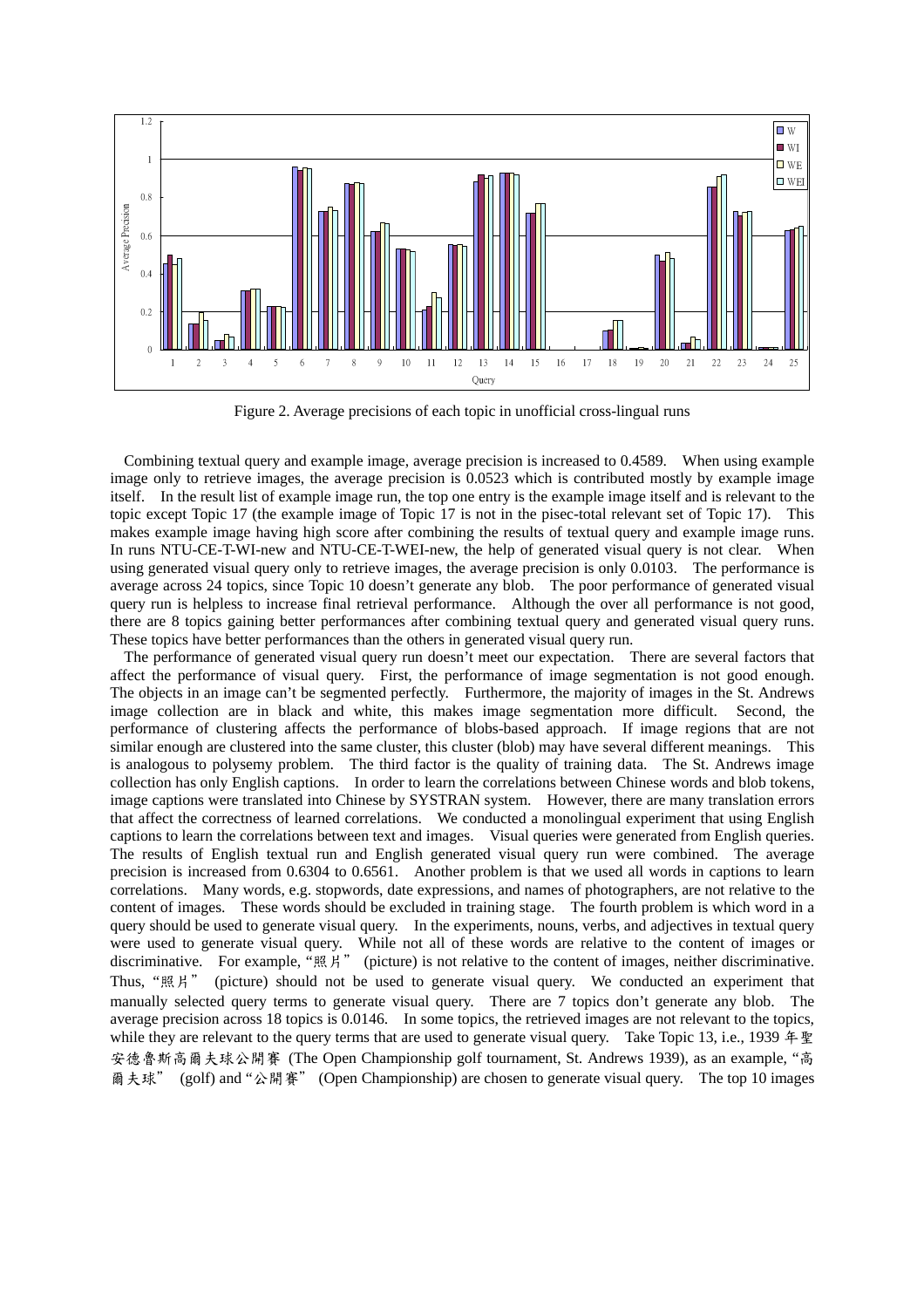

Figure 3. The top 10 images of Topic 13 in generated visual query run using manually selected terms

shown in Figure 3 are all about the Open Championship golf tournament, but are not the one held in 1939. It shows that using visual information only is not enough, integrating textual information is needed. After the result of manually selecting run merging with textual query run, the performance is slightly increased to 0.4427.

### **7. Conclusion**

In this paper, we explore the help of visual features to cross-language image retrieval. We propose an approach that transforms textual queries into visual representations. The relationships between text and images are modeled. We use blobs as the visual representation of image. The textual description and visual representation of an image is treated as an aligned sentence. The correlations between words and blobs are learned from the aligned sentences. Visual queries are generated from textual queries using the relationships. In addition to textual index, a visual index is built for retrieving images by visual query. The retrieval results using textual and visual queries are combined to generate the final ranked list.

We conducted English monolingual and Chinese-English cross-language retrieval experiments. The performances are quite good. The average precision of English monolingual textual run is 0.6304. The performance of cross-lingual retrieval is about 70% of monolingual retrieval. Combining textual query run with generated visual query run, the performance is increased in English monolingual experiment. However, generated visual query has little impact in cross-lingual experiments. One of the reasons is that using MT system to translate English captions into Chinese has many translation errors that affect the correctness of learned correlations. Although the help of generated visual query is limit, using generated visual query could retrieve images relevant to the query terms that the visual query is generated from. Without the help of other query terms, the retrieved images are not relevant to the topics. How to select appropriate terms to generate visual query and how to integrate textual and visual information effectively will be further investigated.

### **Reference**

- 1. Bian, G.W. and Chen, H.H. (2000). Cross Language Information Access to Multilingual Collections on the Internet. *Journal of American Society for Information Science*, 51(3), 281-296.
- 2. Carson, C., Belongie, S., Greenspan, H. and Malik, J. (2002). Blobworld: Image Segmentation Using Expectation-Maximization and Its Application to Image Querying. *IEEE Transactions on Pattern Analysis and Machine Intelligence*, 24(8), 1026-1038.
- 3. Chen, H.H., Ding, Y.W, Tsai, S.C. and Bian, G.W. (1998). Description of the NTU System Used for MET2. In *Proceedings of Seventh Message Understanding Conference*.
- 4. Chen, H.H., Yang, C. and Lin, Y. (2003). Learning Formulation and Transformation Rules for Multilingual Named Entities. In *Proceedings of ACL 2003 Workshop on Multilingual and Mixed-language Named Entity Recognition: Combining Statistical and Symbolic Models* (pp. 1-8).
- 5. Duygulu, P., Barnard, K., Freitas, N. and Forsyth, D. (2002). Object Recognition as Machine Translation: Learning a lexicon for a fixed image vocabulary. In *proceedings of Seventh European Conference on Computer Vision*, Vol. 4 (pp. 97-112).
- 6. Jeon, J., Lavrenko, V. and Manmatha, R. (2003). Automatic Image Annotation and Retrieval using Cross-Media Relevance Models. In *Proceedings of the 26th Annual International ACM SIGIR Conference on Research and Development in Information Retrieval (SIGIR 2003)* (pp. 119-126).
- 7. Lavrenko, V., Manmatha, R. and Jeon, J. (2003). A Model for Learning the Semantics of Pictures. In *Proceedings of the Seventeenth Annual Conference on Neural Information Processing Systems*.
- 8. Lin, W.H. and Chen, H.H. (2002). Backward Machine Transliteration by Learning Phonetic Similarity. In *Proceedings of Sixth Conference on Natural Language Learning* (pp. 139-145).